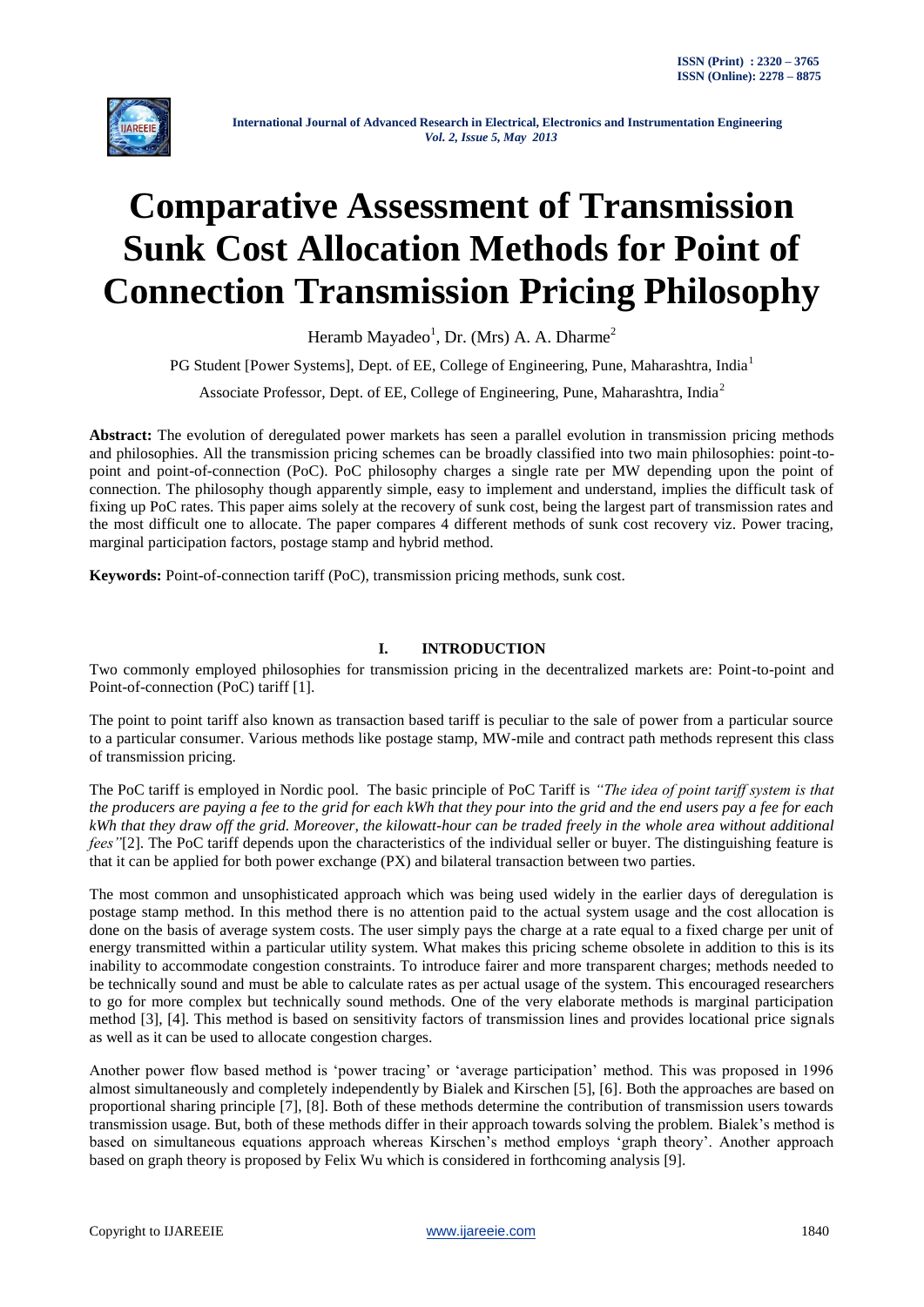

In Indian context the method used is a hybrid method, which is a combination of power tracing and marginal participation factors method [10].

### **II. METHODOLOGY USED**

### **A. Postage Stamp (PS) Method**

This is a traditionally used method by electricity companies to allocate fixed transmission charges among the users of firm transmission service. This is an 'embedded cost' method or 'rolled-in cost' method. This is the simplest and probably the crudest method as it does not require any power flow calculations and it does not account for the transmission distance and network configuration. The basic assumption of this method is; entire transmission system is used, regardless of the actual facilities that carry the transmission service. The charges are allocated on the basis of average embedded cost and the magnitude of user"s transacted power as per equation (1).

$$
C_i = TTC \frac{P_{Li}}{\sum_{i=1}^{n} P_{Li}} \tag{1}
$$

Where,

 $C_i$  - Charge allocated to i<sup>th</sup> node, TTC – Total transmission cost,  $P_{Li}$  - load in MW at i<sup>th</sup> bus, n -number of nodes

Apart from its only merit i.e. simplicity this method suffers numerous demerits. This method does not account for the actual system usage and/or congestion in the system. No locational pricing signals are provided by this method. Also, the user at the farthest end of the system is always at benefit since it uses the system most and pays only for the proportion of the load connected at its bus.

#### **B. Marginal Participation Factors (MAPF) Method**

This is a power flow based method and makes use of sensitivity factors and makes use of extent of use criterion to allocate charges among the system users. This method is also called as "areas of influence" method in Chile and Argentina. The usage is defined as incremental i.e. the incremental change in power flow in each corridor (line) is computed for 1 MW incremental increase in load/generator at each load node. Once the power flow variation in each corridor is obtained for incremental increase in each load/generator the usage index is calculated as per equation (2).

$$
U_{il} = \sum_{c, |F_l^i| - |F_l| > 0} (|F_l^i| - |F_l|) P_i
$$
\n(2)

Where,  $F_1$  is the base case power flow of the corridor,  $F_1^i$  is the power flow in corridor 1 when load/generator at i<sup>th</sup> bus is increased by 1 MW, Pi is the power consumed/generated by  $i<sup>th</sup>$  load/generator respectively, U<sub>il</sub> is the usage factor of  $i<sup>th</sup>$ load over  $l<sup>th</sup>$  corridor.

In this case only positive changes in power flow of a corridor are considered, as this is how it has been implemented traditionally wherever it is used. But, a version can be developed where negative changes in power flow are considered and are paid instead of being charged. This being a marginal method it is necessary to weight each usage factor by amount of load the unit of  $U_{il}$  becomes MW<sup>2</sup>h.

The marginal participation factor of i<sup>th</sup> load/generator over  $l<sup>th</sup>$  corridor is given by equation (3).

$$
MPF_{il} = \frac{U_{il}}{\sum_{i} U_{il}}\tag{3}
$$

This method is dependent on the selection of slack bus to run the power flow. The values of participation factors change once the slack bus is changed. This is applied in Chilean and Argentinean systems where a slack bus is defined and the systems are radial with a strong load in centre and secondly line capacity limits are ignored. Otherwise more advanced technique can be used as given in [11].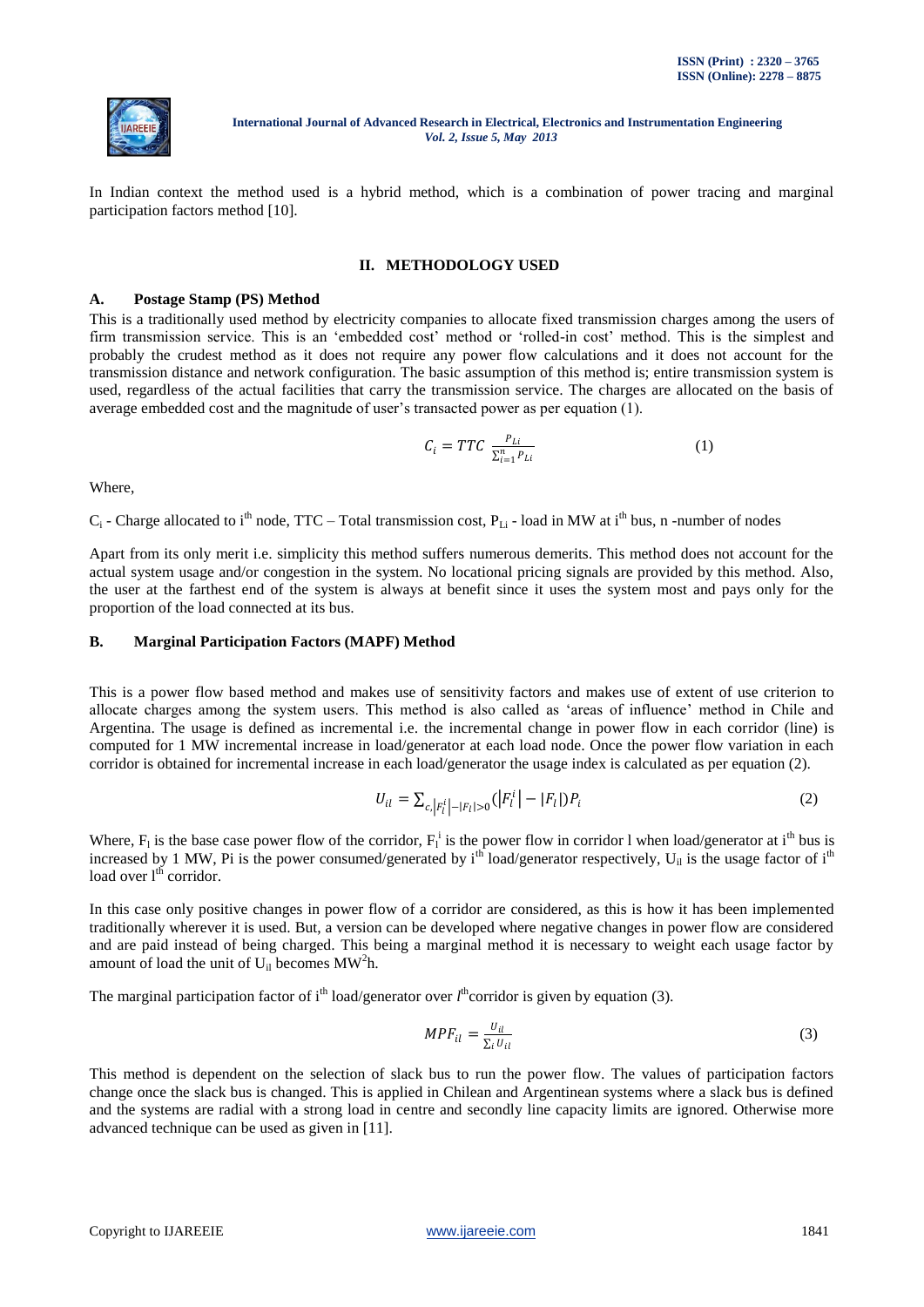

## **C. Power Tracing or Average Participation Factors (APF) Method**

### **1) Proportional sharing principle**

"Proportional sharing principle" states that "the nodal inflows are shared proportionally among nodal outflows" [7]. Both the approaches of power tracing viz. simultaneous equations [5] [12] & graph theoretic [6] [9] are based on the proportional sharing principle. Graphically it is illustrated in Fig. 1



Fig.1 Proportional sharing principle

$$
f_1 = f_1 \frac{f_a}{f_a + f_b} + f_1 \frac{f_b}{f_a + f_b}
$$
(4)  

$$
f_2 = f_2 \frac{f_a}{f_a + f_b} + f_2 \frac{f_b}{f_a + f_b}
$$

(5)

The assumptions made are,

- Kirchhoff's current law must be satisfied for all the nodes in the network
- Network node is a perfect mixer

#### **2) Tracing Methods**

Power tracing algorithms provide us with,

- Contribution of generators in line flows
- Contribution of loads in line flows
- Load generation interaction
- Loss allocation

The simultaneous equations approach is easy to code but requires distribution matrix inversion and which is very difficult for a large system as distribution matrix can be singular due to its sparse nature. On the other hand graph theoretic approach does not involve matrix inversion and it is very intuitive but it is difficult to code. In the forthcoming discussion graph theoretic approach is used, in particular Wu"s method is implemented. Following assumptions are made to simplify the problem,

- An AC load flow solution is available from on-line state estimation or off-line system analysis
- No loop flows are present
- The line active and reactive power flows keep constant along the line, each edge has a definite direction and the network is lossless.
- A generator has the priority to provide power to the load on the same bus
- The flows of electricity obey the proportional sharing rule

Bus-line incident matrix (BLIM) can be used to form bus-inflow-line (BILIM) and bus-out flow line (BOLIM) incident matrices respectively and determine the pure sink and pure source of the system. A pure source node is that node on which no power inflows exist. A pure sink node is one in which no power outflows exist. This method is also proposed in two versions: upstream looking algorithm and downstream looking algorithm. In this paper downstream looking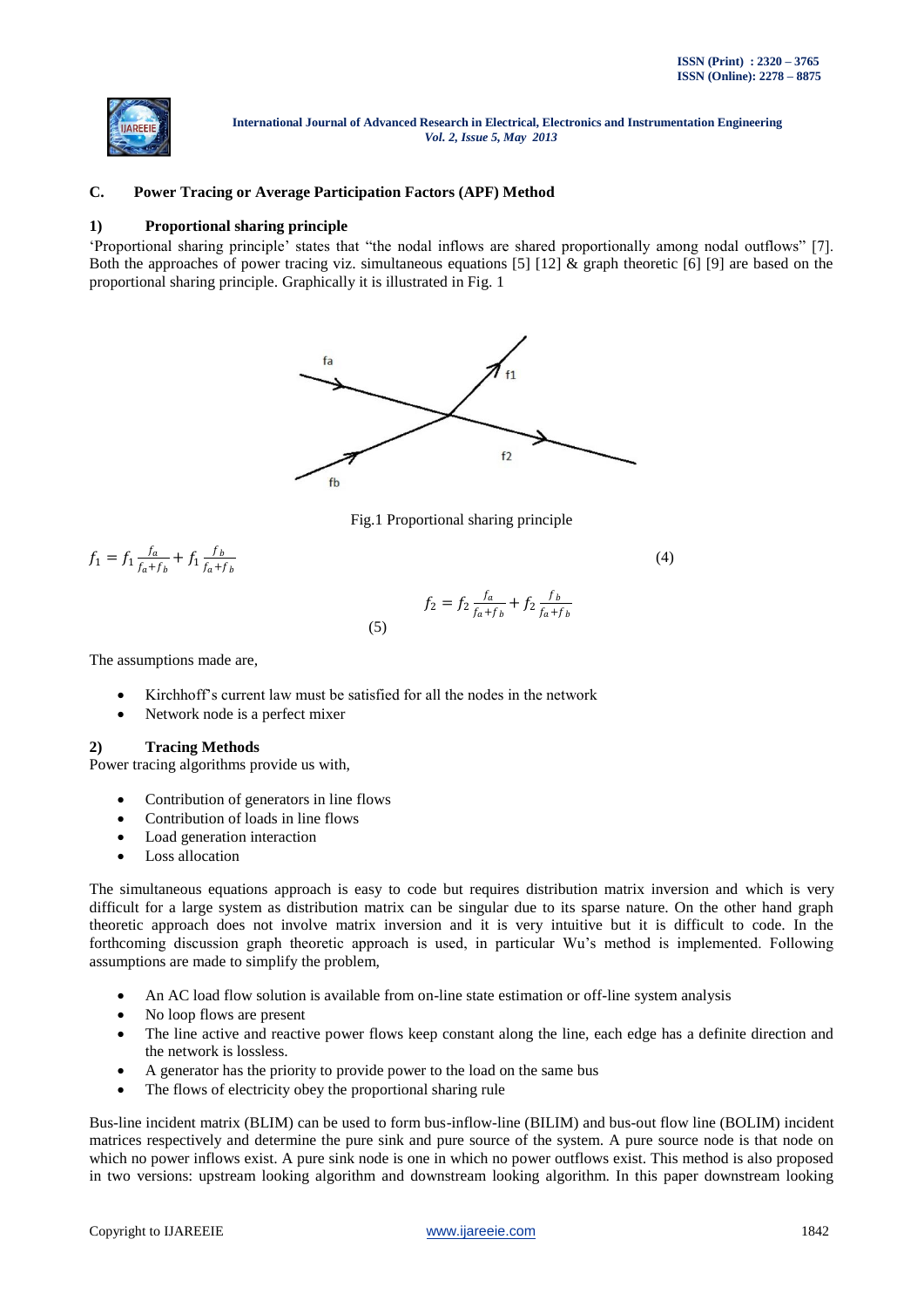

algorithm is considered. Both the algorithms are dual of each other and give same results. A very lucid explanation and procedure for downstream looking algorithm is given in [13], as follows,

- Start with a node which has highest. This node is called as a pure source. A pure source is defined as a node on which only real power outflows exist and there are no inflows of real power. Delete this node and also remove the lines connected to this node. Carry forward the flows on these lines to the receiving end nodes as generation contribution of generator on pure source node. Load on this bus is considered as an additional outflow.
- Once the pure source and corresponding lines have been deleted, search for a new pure source. Delete this node and also remove the lines connected to this node. Carry forward the flows on these lines to the receiving end node as generation contribution of generator on pure source node. This is done on proportional sharing basis. Load is considered as an additional outflow on that node
- Repeat this process till all pure sources are exhausted. That means, the nodes which are left are the pure sinks. A pure sink is a node on which only inflows exist. A system can have multiple pure sinks

This downstream tracing (DSTR) algorithm is applied to obtain the contribution factors of individual generators to line flows and loads. The state variable in DSTR is the net generator power. Following matrices are calculated

- Extraction factor matrix of lines and loads from bus total passing power
- The other is contribution factor matrix of generators to bus total passing power

The product of these two matrices constitutes the contribution factors of generators to line flows and loads.

Extraction factors of lines from bus total passing power,

$$
P_l = A_l P \tag{6}
$$

where,  $P_1$  is the vector of line power, P is the vector of bus passing power in the bus sequence of downstream tracing algorithm & extraction factor matrix of lines Al is calculated as follows

$$
(Al)line j,bus i = \frac{line j'spower flow}{bus i'stotal passing power Pi}
$$
 (7)

Similarly, extraction matrix of loads  $A<sub>L</sub>$  is calculated as

 = 0 ∈ (8) = (9)

The extraction factor matrix of lines and loads (combined) is obtained as follows

$$
A = \begin{bmatrix} A_l \\ A_L \end{bmatrix}
$$
 (10)

The matrix A has one and only one non-zero element in each row and the sum of elements in every column is one.

 $\overline{\phantom{a}}$ 

Contribution factors of generators to bus total passing power,

The contribution factor matrix B is defined as,

$$
P = BP_G
$$

 $(1)$ 

Where,  $P_G$  is the vector of generator power. The matrix B is formed row by row. The elements are calculated as follows

$$
B_{bus-i,bus-k} = 1 \quad (k = i, k \in net \, generation \, bus)
$$
  
= 0 \quad (k > i)  
= 0 \quad (k > i)  
Copyright to IJAREEIE  

$$
Wwwiijareiei.com
$$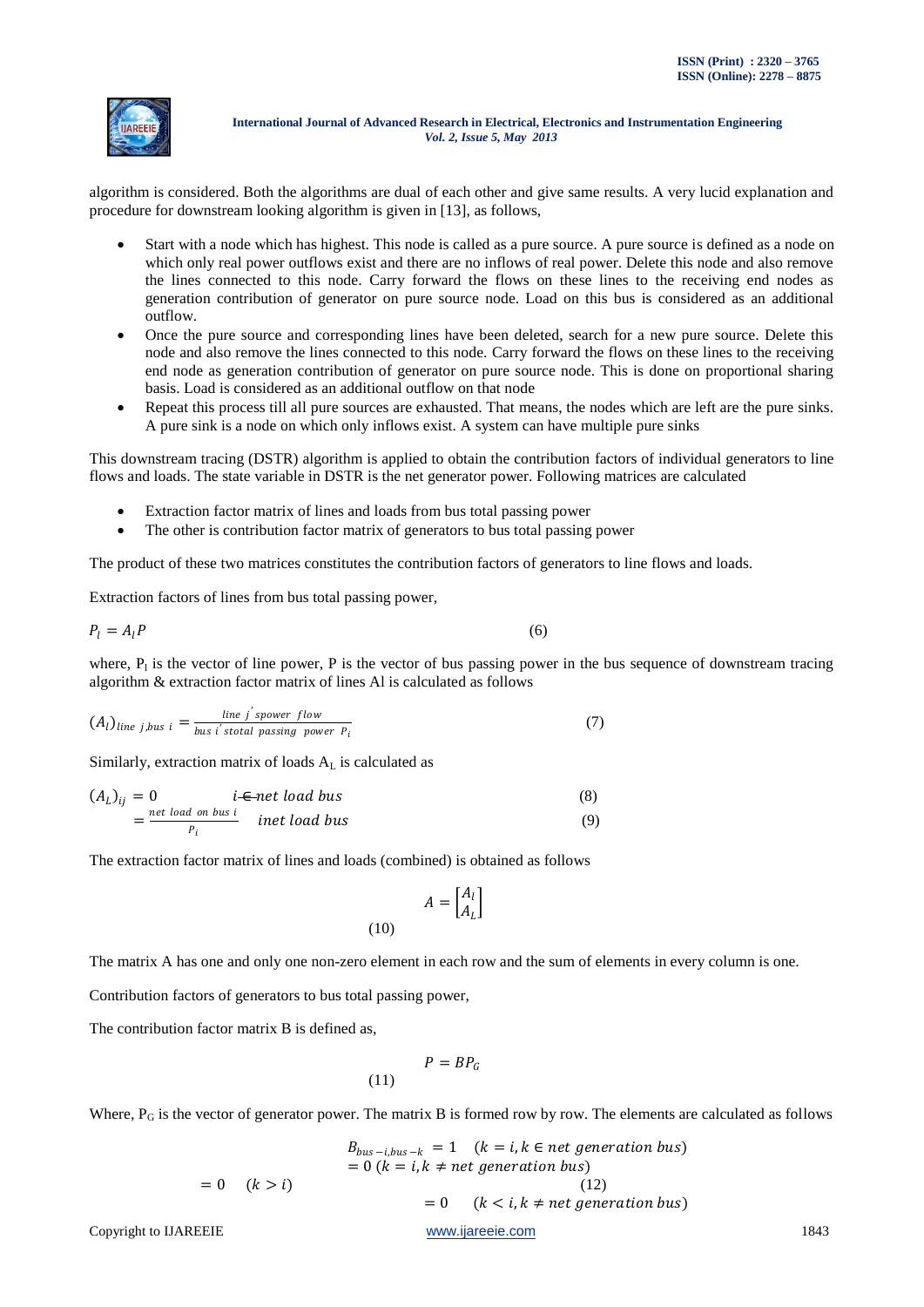

$$
=\sum_{lj\in i}(A_{lj-m}\,B_{m-k})\quad (k
$$

Where,

 $k > i$  means k is downstream bus of i & hence all corresponding elements are 0 as they do not affect the passing power of the upstream bus.

 $k < i$  means k is an upstream bus of i.

lj  $\epsilon$  i means line j is inflow of bus i.

 $A_{\text{li}-\text{m}}$  is the unique nonzero element corresponding to line in matrix Al with bus m as its upstream terminal. B<sub>m−k</sub> is the element in matrix already calculated which represents the contribution of generator to the total injection power of bus m. The product of above two terms represents the contribution of generator k to the total injection power of bus through line (from bus m to bus k).

The contribution factors of individual generators to line flows and loads are calculated as follows,

$$
P_l = A_l P = A_l B P_G = K_{lG} P_G
$$
  
(13)  

$$
P_L = A_L P = A_L B P_G = K_{LG} P_G
$$
 (14)

## **D. Hybrid Method**

Hybrid method is used in India for calculation of point charges. This method combines the features of above mentioned methods. MAPF method is slack bus dependent; if slack bus is changed the factors also change. The algorithm for hybrid method can be explained in following steps,

- Run the tracing algorithm on the system
- From the load generator interaction find out which generators are contributing power to which load and the proportion in which they supply that particular load
- Increment the load at each node by 1MW one after the other
- After the load is increased, ask the relevant to supply the incremental load in the same proportion generators as given by load generator interaction in step 2
- Calculate marginal participation factors with remaining steps same as that of normal MAPF method

In this method, essentially we define a number of slack buses by asking relevant generators to supply the incremental load in a proportion calculated from power tracing algorithm. This removes the problem of slack bus dependency of normal MAPF method.

## **III. CASE STUDY**

Throughout this paper the system taken as a reference is an IEEE 30 bus modified system. All the considered methods are implemented on this modified system presented in Fig. 2. The single line diagram of the system is as follows,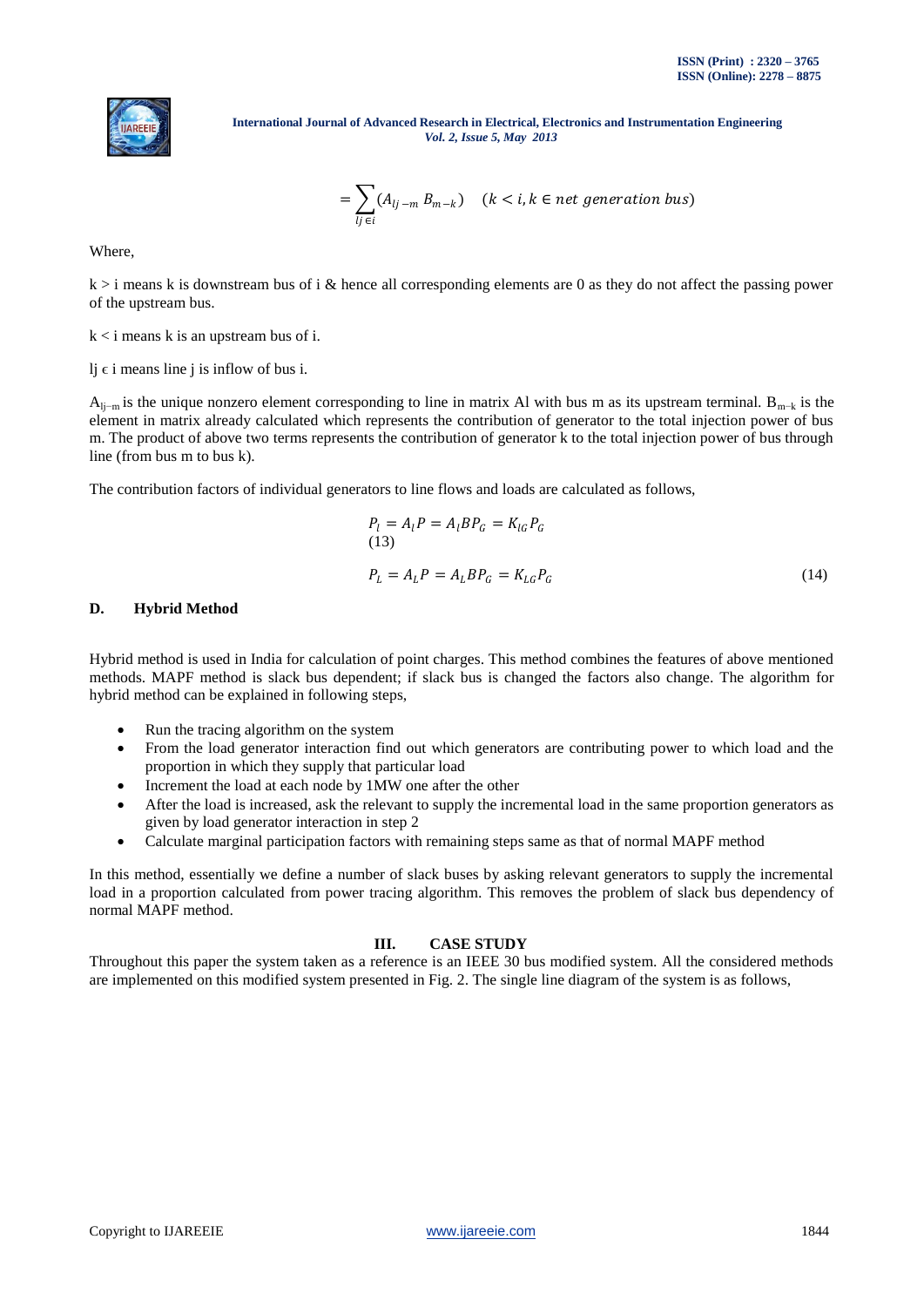



Fig.2 Modified IEEE 30 bus system

The system data is given in appendix D of [8]. The assumptions made are,

- The total sunk cost of the transmission network to be recovered is considered Rs. 10, 00,000/-
- Cost of each line is proportional to its reactance  $(X)$
- Half of the cost will be recovered from loads and half will be from generators
- System is considered as lossless (R is neglected for using DC power flow)
- Only sunk (fixed) cost is considered

### **IV. RESULTS**

The nodal charges in Rs/MW obtained after implementing the three discussed methods are as follows

## TABLE 1

| Load Node      | Load | Average Participation | <b>MAPF</b> | Hybrid   | <b>PS</b> |
|----------------|------|-----------------------|-------------|----------|-----------|
| 2              | 21.7 | 45.31                 | 32.28       | 50.80    | 1767.41   |
| 3              | 2.4  | 374.26                | 1025.11     | 958.28   | 1767.41   |
| $\overline{4}$ | 7.6  | 271.24                | 390.11      | 318.75   | 1767.41   |
| 5              | 94.2 | 283.62                | 60.60       | 47.39    | 1767.41   |
| 7              | 22.8 | 369.37                | 340.55      | 288.92   | 1767.41   |
| 8              | 30   | 729.56                | 212.30      | 154.82   | 1767.41   |
| 10             | 5.8  | 1558.22               | 3121.55     | 2222.01  | 1767.41   |
| 12             | 11.2 | 615.64                | 859.85      | 674.26   | 1767.41   |
| 14             | 6.2  | 2715.73               | 2819.54     | 2155.06  | 1767.41   |
| 15             | 8.2  | 1884.24               | 2055.10     | 1522.12  | 1767.41   |
| 16             | 3    | 2657.81               | 5117.43     | 4091.76  | 1767.41   |
| 17             | 9    | 3774.90               | 2289.87     | 1700.99  | 1767.41   |
| 18             | 3.2  | 4297.40               | 6481.04     | 4059.32  | 1767.41   |
| 19             | 9.5  | 4526.91               | 2483.21     | 1424.60  | 1767.41   |
| 20             | 2.2  | 3128.96               | 11644.33    | 6320.92  | 1767.41   |
| 21             | 17.5 | 1994.07               | 1265.25     | 1761.76  | 1767.41   |
| 23             | 3.2  | 4794.92               | 7046.79     | 9724.43  | 1767.41   |
| 24             | 8.7  | 8810.71               | 3236.94     | 4502.17  | 1767.41   |
| 26             | 3.5  | 10594.67              | 15901.67    | 18999.21 | 1767.41   |
| 29             | 2.4  | 6102.88               | 25527.72    | 29490.51 | 1767.41   |
| 30             | 10.6 | 9251.24               | 8967.80     | 9865.03  | 1767.41   |

Nodal charges in Rs/Mw for loads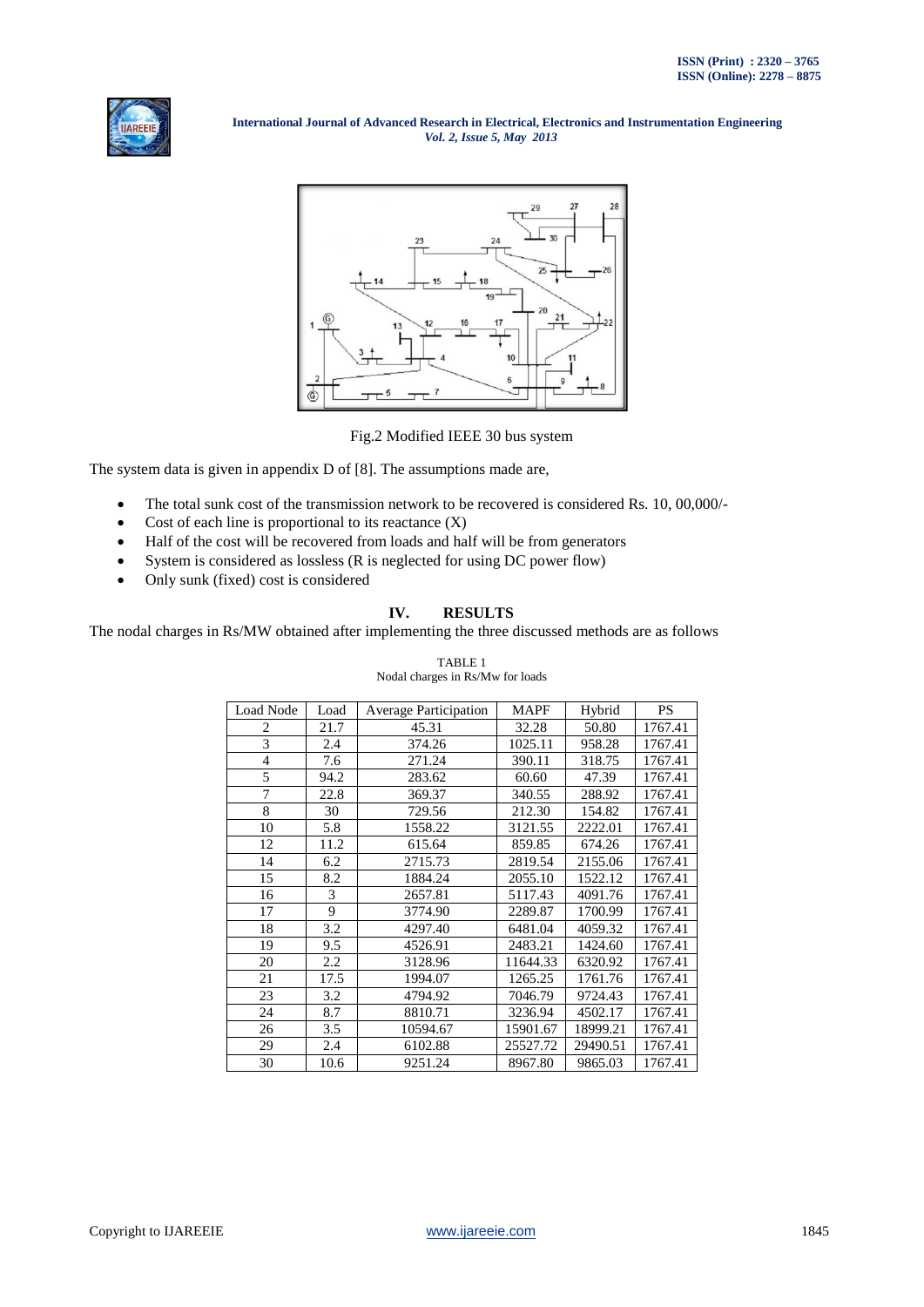

| Gen<br>Node | Generation (MW) | <b>Average Participation</b><br>(Power Tracing) | <b>MAPF</b> | Hybrid  | <b>PS</b> |
|-------------|-----------------|-------------------------------------------------|-------------|---------|-----------|
|             | 242.9           | 944.67                                          | 1449.57     | 944.67  | 1767.41   |
|             | 40              | 6232.92                                         | 611.76      | 2698.50 | 1767.41   |

TABLE 2 Nodal charges in Rs/Mw for loads



Fig.3. Comparison of nodal charges for loads



Fig.4. Comparison of nodal charges for generators

From table 1, 2 and fig. 3, 4 it is observed that the locational price signals are best provided by APF (Power tracing) method as it considers the system usage and nodal demand values, on the other hand MAPF method uses sensitivity of a load/generator for a particular line flow and hence the charges vary as per the sensitivity and not the actual usage of system and fail to provide good locational signals. The hybrid method being a combination of both power tracing and MAPF method provides pricing signals in accordance with the sensitivity and the location. PS method totally fails to provide any kind of locational signals.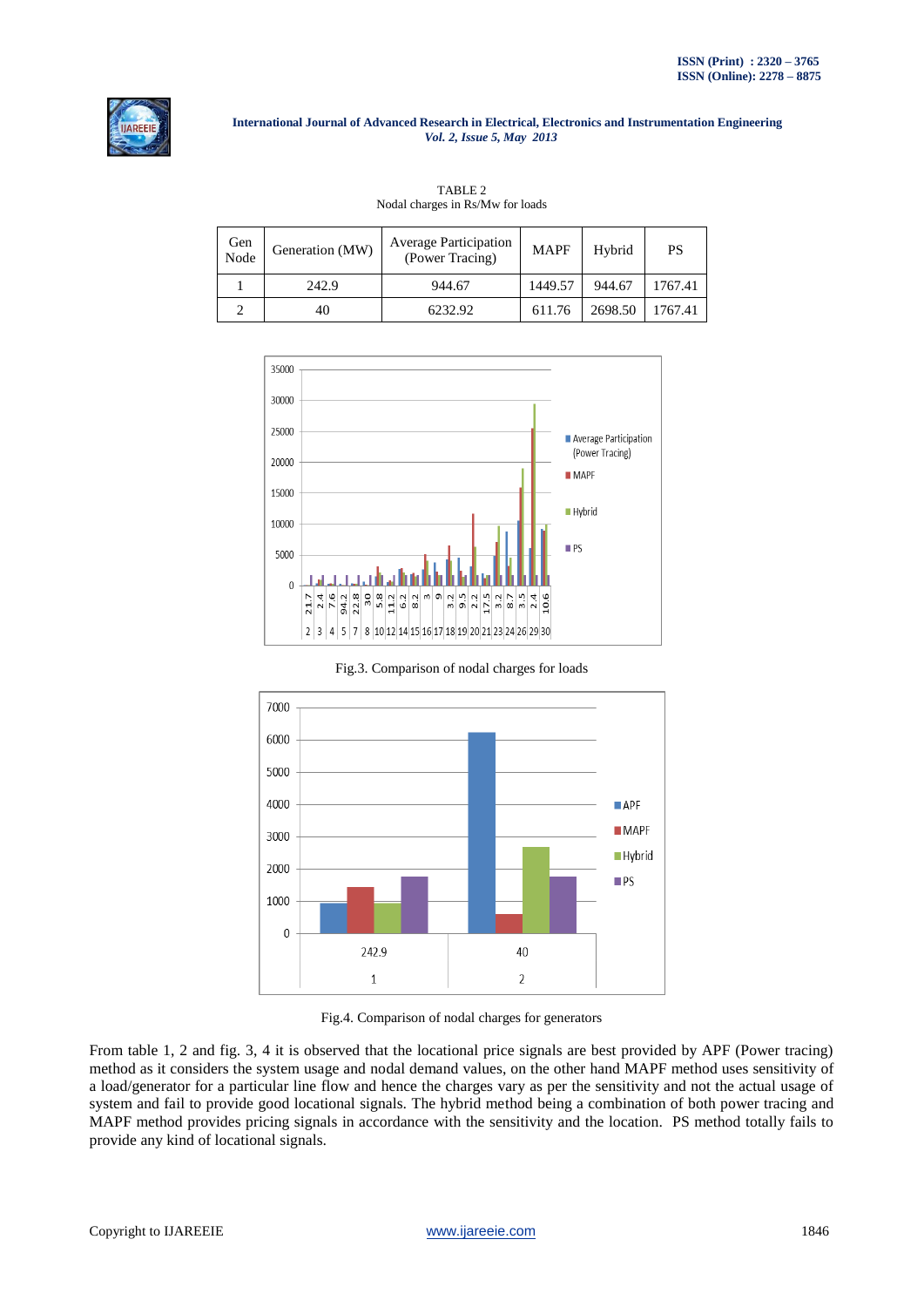

|                          | <b>Average Participation</b><br>(Power Tracing) | <b>MAPF</b> | Hybrid   | <b>PS</b> |
|--------------------------|-------------------------------------------------|-------------|----------|-----------|
| Max (Rs./MW)             | 10594.67                                        | 25527.72    | 29490.51 | 1767.41   |
| $Min$ (Rs./MW)           | 45.31                                           | 32.28       | 47.39    | 1767.41   |
| Avg(Rs/MW)               | 3275.32                                         | 4803.76     | 4777.77  | 1767.41   |
| $\sigma$ (Rs./MW)        | 3155.58                                         | 6329.71     | 7273.69  | 0.00      |
| Volatility (%)           | 96%                                             | 132%        | 152%     | 0%        |
| Cost Recovery Factor (%) | 98%                                             | 96%         | 96%      | 100%      |

TABLE 3 Demand network use rate statistics

| Generation network use rate statistics |                                                 |             |         |           |  |
|----------------------------------------|-------------------------------------------------|-------------|---------|-----------|--|
|                                        | <b>Average Participation</b><br>(Power Tracing) | <b>MAPF</b> | Hybrid  | <b>PS</b> |  |
| Max (Rs./MW)                           | 6232.92                                         | 1449.57     | 2698.50 | 1767.41   |  |
| Min $(Rs/MW)$                          | 944.67                                          | 611.76      | 944.67  | 1767.41   |  |
| Average (Rs./MW)                       | 3588.80                                         | 1030.67     | 1821.59 | 1767.41   |  |
| $\sigma$ (Rs./MW)                      | 3739.36                                         | 592.42      | 1240.14 | 0.00      |  |
| Volatility (%)                         | 104%                                            | 57%         | 68%     | 0%        |  |
| Cost Recovery Factor (%)               | 96%                                             | 75%         | 67%     | 100%      |  |

TABLE 4 Generation network use rate statistics

From table 3, APF method has lesser rate volatility (defined as the ratio of σ and average) for loads as compared to MAPF and hybrid method whereas table 4 shows exactly opposite behaviour in case of generators. Similar contrast is observed in case of  $\sigma$  values in case of loads and generators. This indicates that APF method is a better indicator for network usage with lesser volatility in case of wide spread loads. In PS method no network usage is indicated since system usage is considered on averaged basis which also causes pancaking of charges.

The cost recovery factor (ratio of total cost recovered to total sunk cost) is 100% for postage stamp method but according to DC power flow results line numbers 16 (from bus 12 to bus 13) and 13 (from bus 9 to bus 11) have zero power flow hence zero usage. Hence whether to recover the cost of these unused lines from existing customers or not becomes the policy related issue. But, APF method, being usage based method has less than 100% cost recovery factor indicating that only the cost of actual usage of network has been recovered from existing users. From table III and IV it is evident that APF method is the best method as far as the actual usage based cost recovery is considered. MAPF  $\&$ hybrid methods have a very poor cost recovery factor for generators.

# **V. CONCLUSION**

The system under consideration is characterized by concentration of generation at one end and loads spread throughout the length of the system, hence it is almost a radial system.

From locational price signals point of view APF method generates moderate signals as it considers only actual system usage whereas MAPF & hybrid methods also include sensitivity factors (GSDFs). From volatility (defined as ratio of  $\sigma$ and average) point of view PS method is best but it does not consider anything other than nodal demand in MW hence it is unjust for users with limited usage of transmission network.

The cost recovery factor (ratio of actual cost recovered to the total sunk cost to be recovered) is best for PS (100%), but the cost allocation is unjust. Whereas, APF method has better cost recovery factor for both generators and loads (98% & 96% resp.) where as other methods have poor cost recovery factor for generators. This is in accordance with the